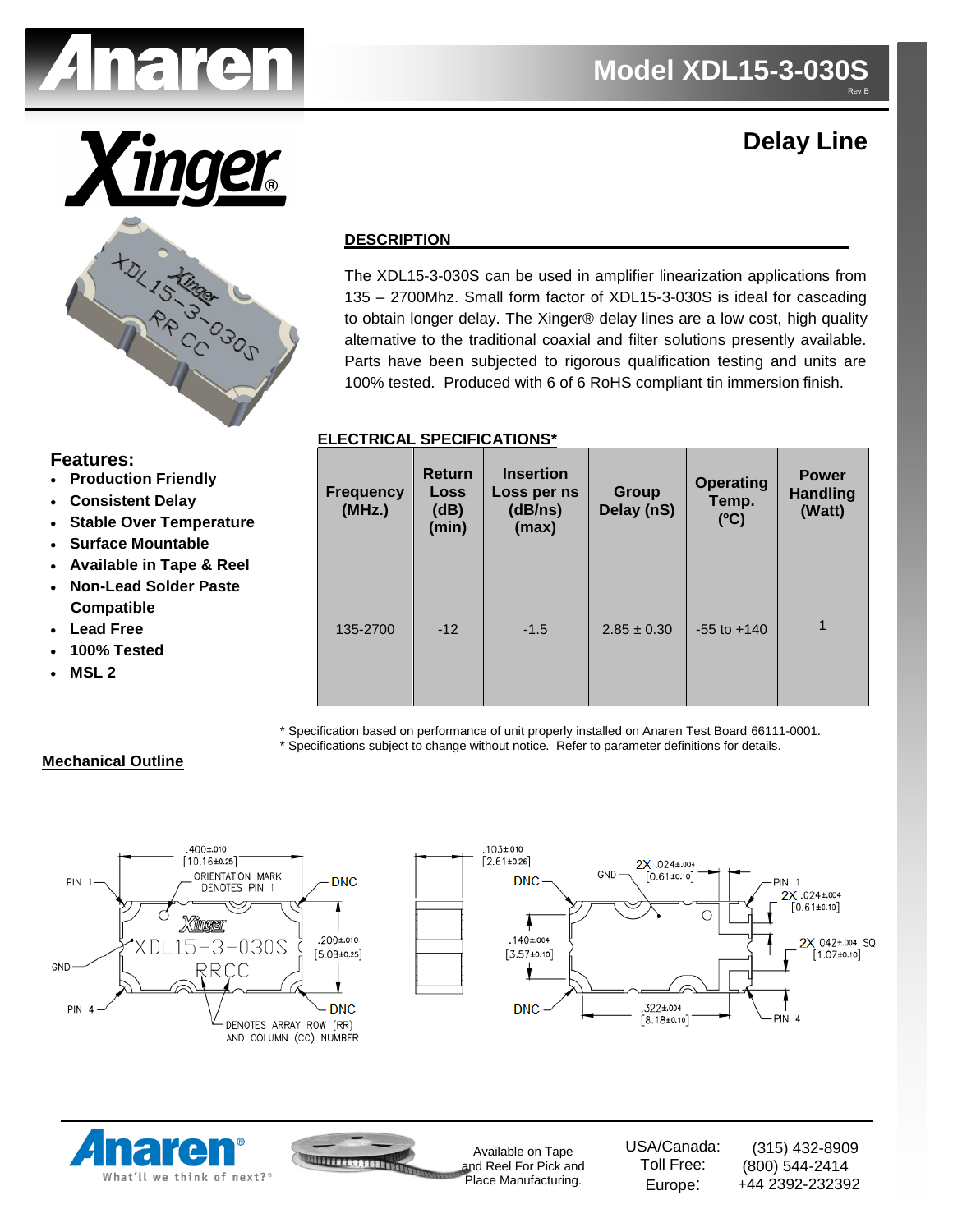

## **PIN CONFIGURATION**

| Pin 1  | Pin <sub>2</sub>     | Pin <sub>3</sub>     | Pin 4  |  |
|--------|----------------------|----------------------|--------|--|
| Input  | DNC- Do not connect, | DNC- Do not connect, | Output |  |
|        | Do not ground        | Do not ground        |        |  |
| Output | DNC- Do not connect, | DNC- Do not connect, | Input  |  |
|        | Do not ground        | Do not ground        |        |  |

### **TYPICAL PERFORMANCE: 100 MHz to 6000 MHz**



#### **CASCADING XDL15-3-030S**

If more than 3ns delay is needed, cascading XDL15-3-030S can provide group delay of 6ns, 9ns and 12ns. Gap of 2mm between the cascaded parts is recommended with solder mask in between.

USA/Canada: Toll Free: Europe:

(315) 432-8909 (800) 544-2414 +44 2392-232392

Available on Tape and Reel For Pick and Place Manufacturing.

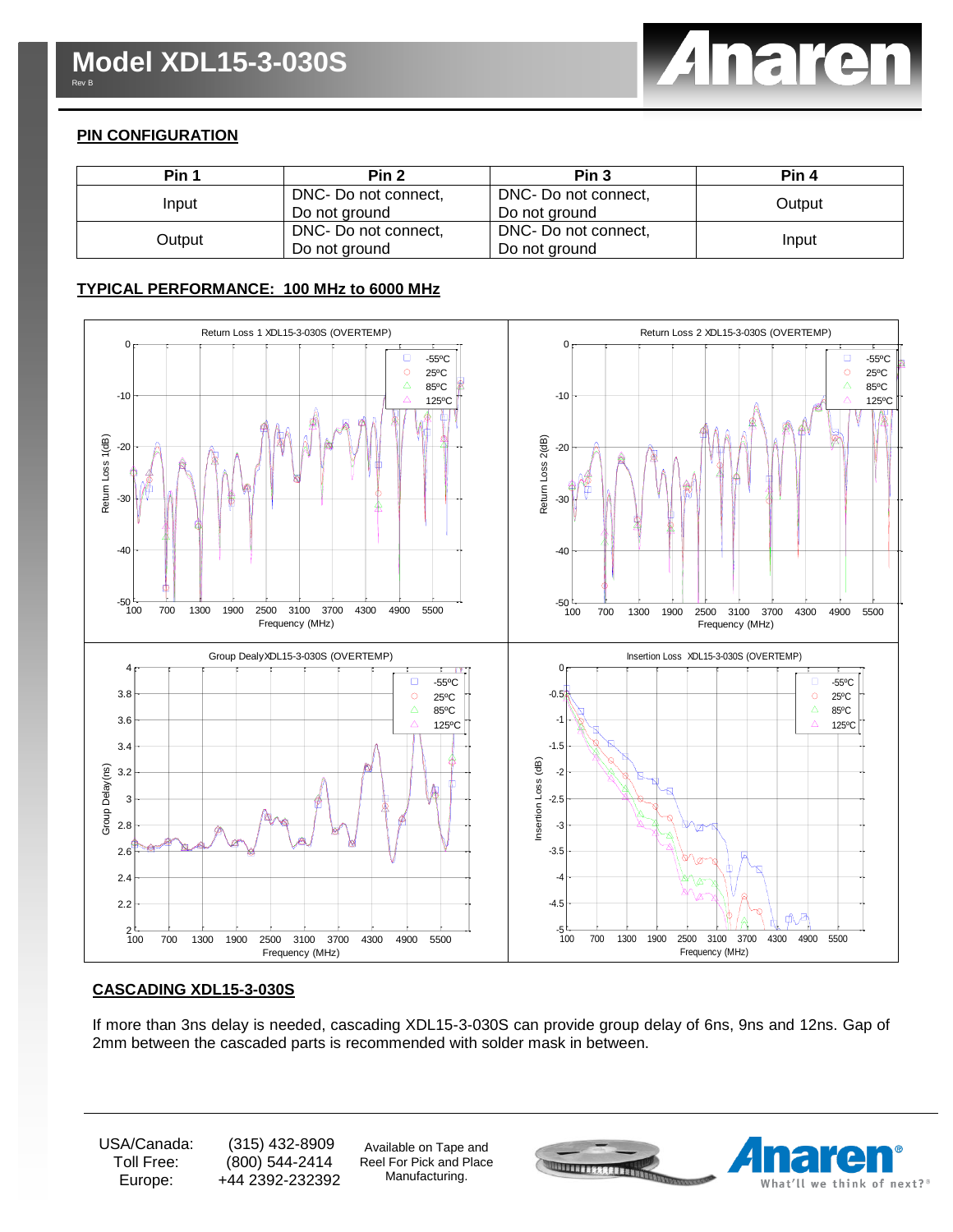

In order for Xinger surface mount delay lines to work optimally, there must be 50 $\Omega$  transmission lines leading to and from all of the RF ports. Also, there must be a very good ground plane under the part with a number of plated thru holes to ensure proper electrical performance. If any of these conditions are not satisfied, insertion loss, average delay and VSWR may not meet published specifications.

When a surface mount delay line is mounted to a printed circuit board (PCB), the primary concerns are; insuring the RF pads of the device are in contact with the circuit trace of the PCB and the ground plane of neither the component nor the PCB are in contact with the RF signal. An example of how the PCB footprint could look is shown below. In particular designs, the  $50\Omega$  lines need to be adjusted to the unique dielectric coefficients and thicknesses as well as varying pick and place equipment tolerances.

#### **Mounting Footprint**



#### **Mounting Process Access** Provident Coupler Mounting Process Process Access Providence Process Access Providence Access Provident Access Access Provident Access Provident Access Provident Access Provident Access Provident

The process for assembling this component is a conventional surface mount process as shown in Figure 1. This process is conducive to both low and high volume usage.



*Figure 1: Surface Mounting Process Steps*

**Storage of Components:** The Xinger products are available in immersion tin finish. Commonly used storage procedures used to control oxidation should be followed for these surface mount components. The storage temperatures should be held between  $15^{\circ}$ C and  $60^{\circ}$ C.

*Substrate:* Depending upon the particular component, the circuit material has an x and y coefficient of thermal expansion of between 17 and 25 ppm/°C. This coefficient minimizes solder joint stresses due to similar expansion rates of most commonly used board substrates such as RF35, RO4003, FR4, polyimide and G-10 materials. Mounting to "hard" substrates (alumina etc.) is possible depending upon operational temperature requirements. The solder surfaces of the coupler are all copper plated with either an immersion tin or tin-lead exterior finish.

*Solder Paste:* All conventional solder paste formulations will work well with Anaren's Xinger surface mount components. Solder paste can be applied with stencils or syringe dispensers. An example of a stenciled solder paste deposit is shown in Figure 2. As shown in the figure solder paste is applied to the four RF pads and the entire ground plane underneath the body of the part.

*Reflow:* The surface mount coupler is conducive to most of today's conventional reflow methods. A low and high temperature thermal reflow profile are shown in Figures 5 and 6, respectively. Manual soldering of these components can be done with conventional surface mount non-contact hot air soldering tools. Board preheating is highly recommended for these selective hot air soldering methods. Manual soldering with conventional irons should be avoided.





Available on Tape and Reel For Pick and Place Manufacturing.

USA/Canada: Toll Free: Europe: (315) 432-8909 (800) 544-2414 +44 2392-232392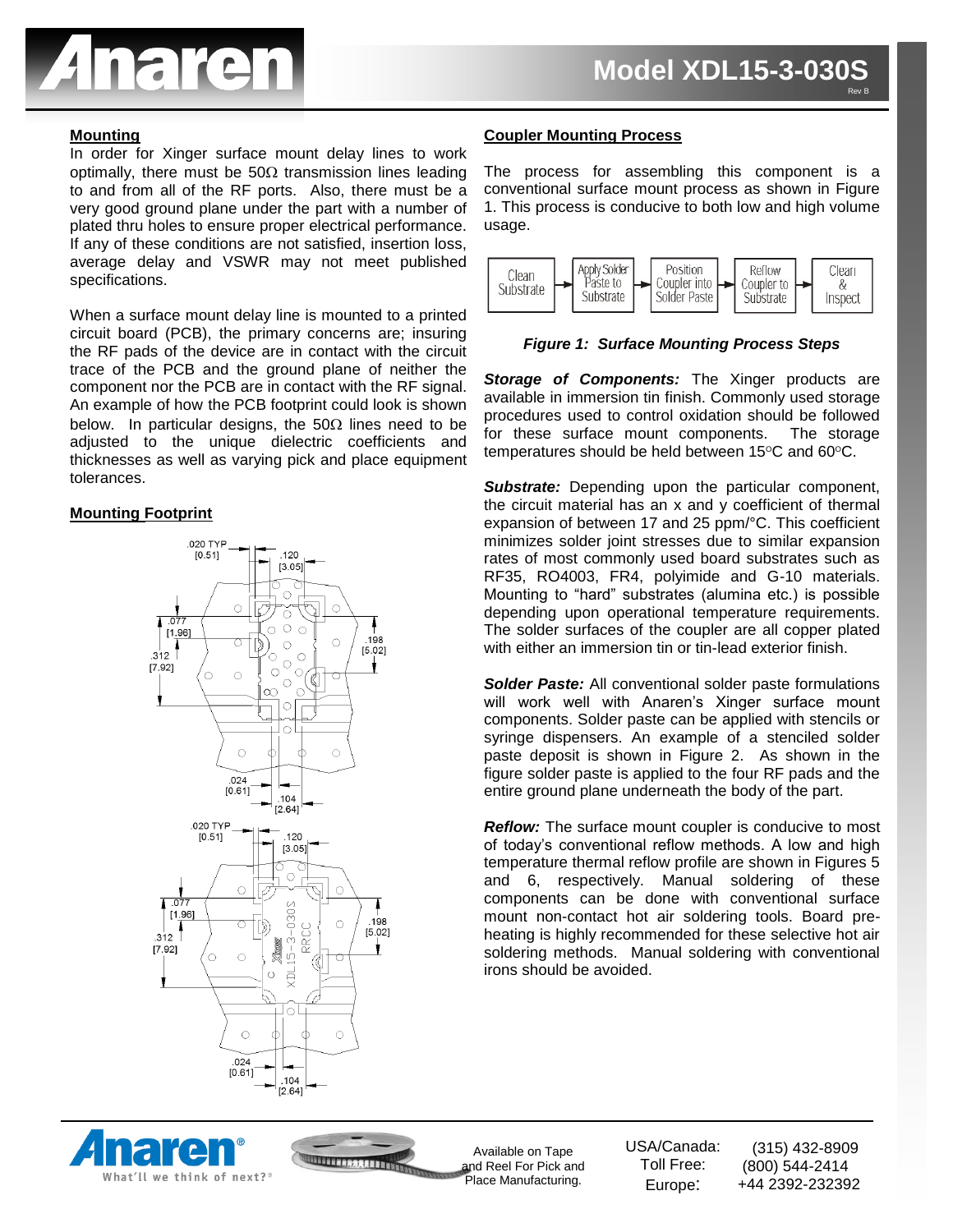



**Figure 5 – Low Temperature Solder Reflow Thermal Profile**



**Figure 6 – High Temperature Solder Reflow Thermal Profile**

USA/Canada: Toll Free: Europe:

(315) 432-8909 (800) 544-2414 +44 2392-232392

Available on Tape and Reel For Pick and Place Manufacturing.

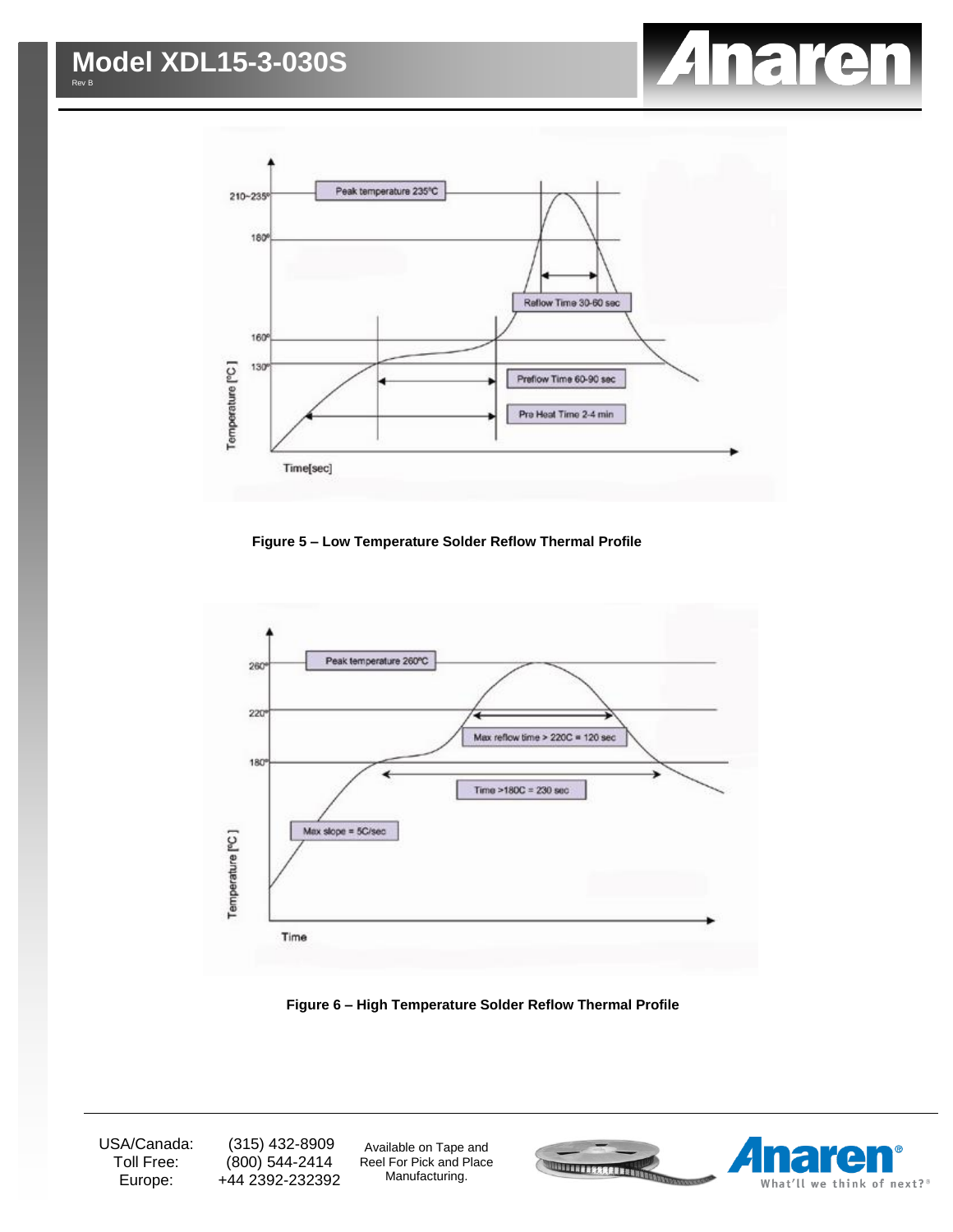

## **Qualification Flow Chart**







Available on Tape and Reel For Pick and Place Manufacturing.

USA/Canada: Toll Free: Europe:

(315) 432-8909 (800) 544-2414 +44 2392-232392